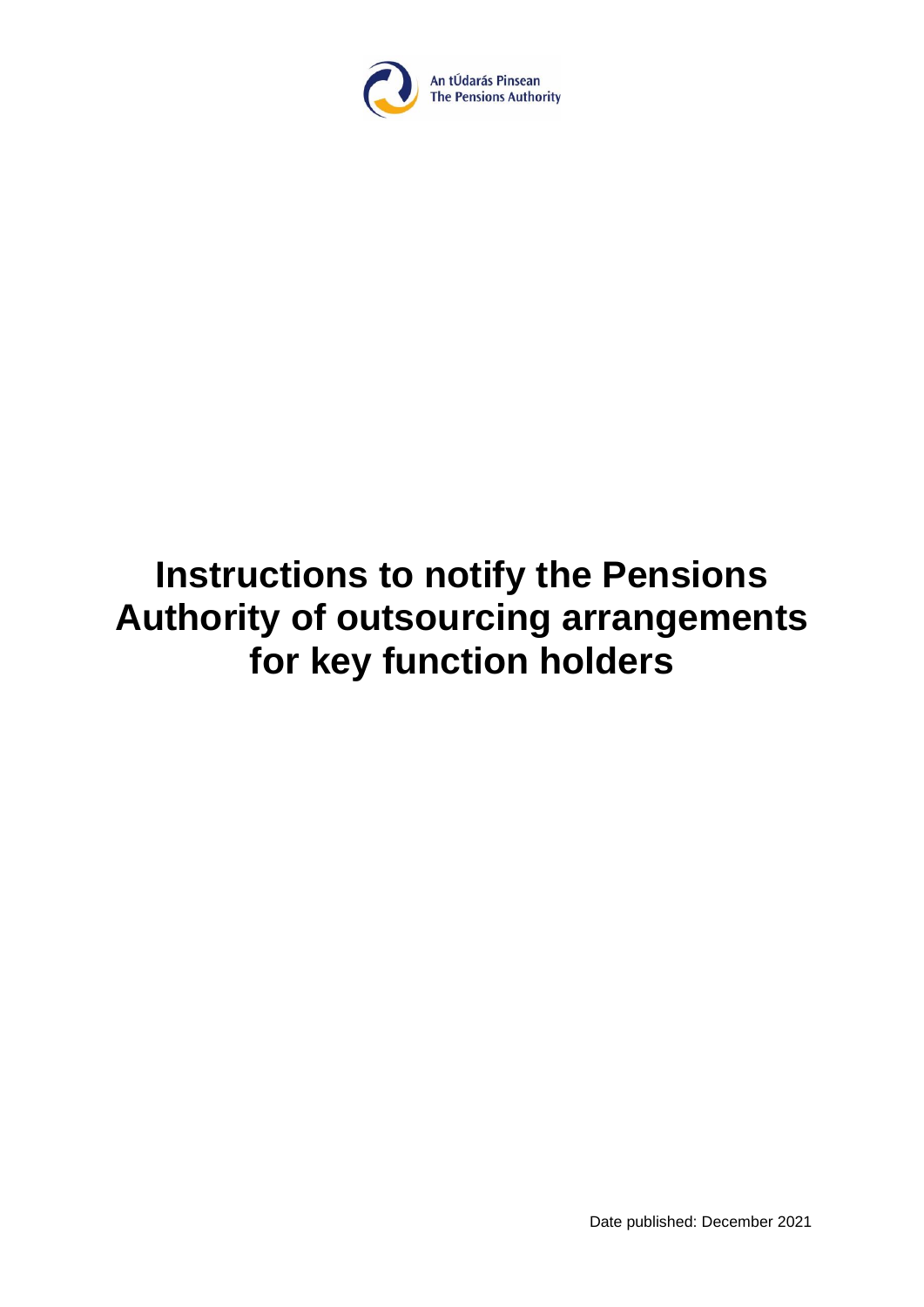

# **Instructions to notify the Pensions Authority of outsourcing arrangements for key function holders – risk management and internal audit**

From 1 December 2021, all notifications to the Pensions Authority (the Authority) of outsourced key function holders (KFHs) for risk management and internal audit services must be made through the 'Interested Parties' section under the 'Amend Scheme Details' tab on the Pensions Data Register (PDR).

**Note:** Outsourced arrangements must be made with two different named individuals for the provision of the risk management KFH and the internal audit KFH. The same individual cannot provide both.

In the 'Add Interested Party' section you will need to choose the relevant KFH from the dropdown options.

| <b>Interested Party Details</b>                                   |                                       |  |  |  |  |
|-------------------------------------------------------------------|---------------------------------------|--|--|--|--|
| Use Interested Party top selections to populate the fields below. |                                       |  |  |  |  |
| <b>Interested Party Type</b>                                      |                                       |  |  |  |  |
| <b>Interested Party</b>                                           | Employer<br><b>Intermediary</b>       |  |  |  |  |
|                                                                   | Key Function Holder - Internal Audit  |  |  |  |  |
|                                                                   | Key Function Holder - Risk Management |  |  |  |  |
| <b>Contact Name</b>                                               | Life Company                          |  |  |  |  |
| <b>Contact Email</b>                                              | <b>Trustee</b>                        |  |  |  |  |
| <b>Effective Date</b>                                             |                                       |  |  |  |  |
|                                                                   |                                       |  |  |  |  |

This will open a screen in which you will enter the details of the KFH.

|                              | Use Interested Party top selections to populate the fields below. $\Box$ |
|------------------------------|--------------------------------------------------------------------------|
| <b>Interested Party Type</b> | Key Function Holder - Internal Au v                                      |
| <b>Name</b>                  | <b>Clear</b>                                                             |
| <b>Address Line 1</b>        |                                                                          |
| <b>Address Line 2</b>        |                                                                          |
| <b>Address Line 3</b>        |                                                                          |
| <b>Town</b>                  |                                                                          |
| <b>County</b>                | <b>Dublin</b><br>$\checkmark$                                            |
| <b>Country</b>               | <b>Ireland</b><br>$\checkmark$                                           |
| <b>Post Code</b>             |                                                                          |
|                              |                                                                          |
| <b>Contact Name</b>          |                                                                          |
| <b>Contact Email</b>         |                                                                          |
| <b>Effective Date</b>        | 喟<br>$\overline{P}$                                                      |

Page **2** of **4**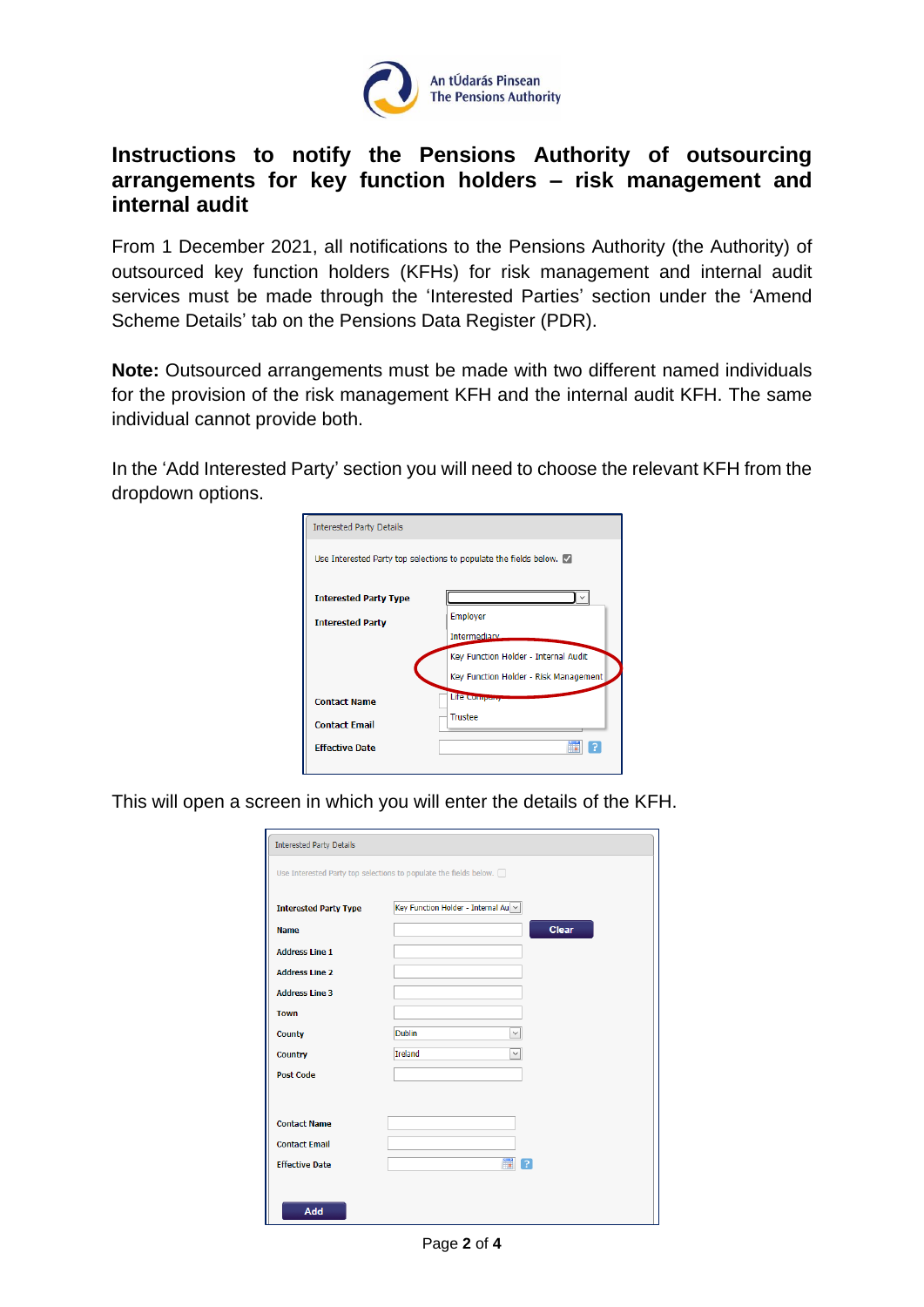

The following fields are mandatory and must be completed:

#### **Name**

Where a KFH arrangement is entered into with an individual, their name must be entered in this field. If the arrangement has been made with a corporate entity the name of that entity must be entered.

## **Address fields**

This relates to the address of the individual or corporate entity providing the KFH service.

## **Contact name**

Where a KFH arrangement is entered into with an individual, their name must be entered in this field. If the arrangement has been made with a corporate entity, the name of the individual responsible for the delivery of the service within that entity should be entered.

## **Contact email**

Where a KFH arrangement is entered into with an individual their email address must be entered in this field. If the arrangement has been made with a corporate entity, the email address of the individual responsible for the delivery of the service within that entity must be entered.

#### **Effective date**

This is the date (which must be a date on or after 22 April 2021) that the arrangement to provide the KFH service is due to or has commenced.

Once all fields have been completed click on 'Add' and the details will be listed at the bottom of that screen.

| <b>Add</b>                                                                               |                                                      |                                                                |                        |                   |                   |                 |        |
|------------------------------------------------------------------------------------------|------------------------------------------------------|----------------------------------------------------------------|------------------------|-------------------|-------------------|-----------------|--------|
| Description                                                                              | Name                                                 | <b>Address</b>                                                 | Contact<br><b>Name</b> | Is Reg<br>Contact | Is Fee<br>Contact | Is<br>Principal |        |
| <b>Key Function</b><br>Holder -<br><b>Internal</b><br>Audit                              | Joe<br>Bloggs<br><b>Internal</b><br>Audit<br>Service | 1 Main<br>Street,<br>Dublin,<br>Dublin,<br>Ireland,<br>D123456 | Jane<br>Bloggs         | П                 | $\Box$            | ш               | Remove |
| v<br>₩ 4 Page 1<br>of $1 \triangleright \triangleright$ (1 Items)<br>Records Per Page 10 |                                                      |                                                                |                        |                   |                   |                 |        |